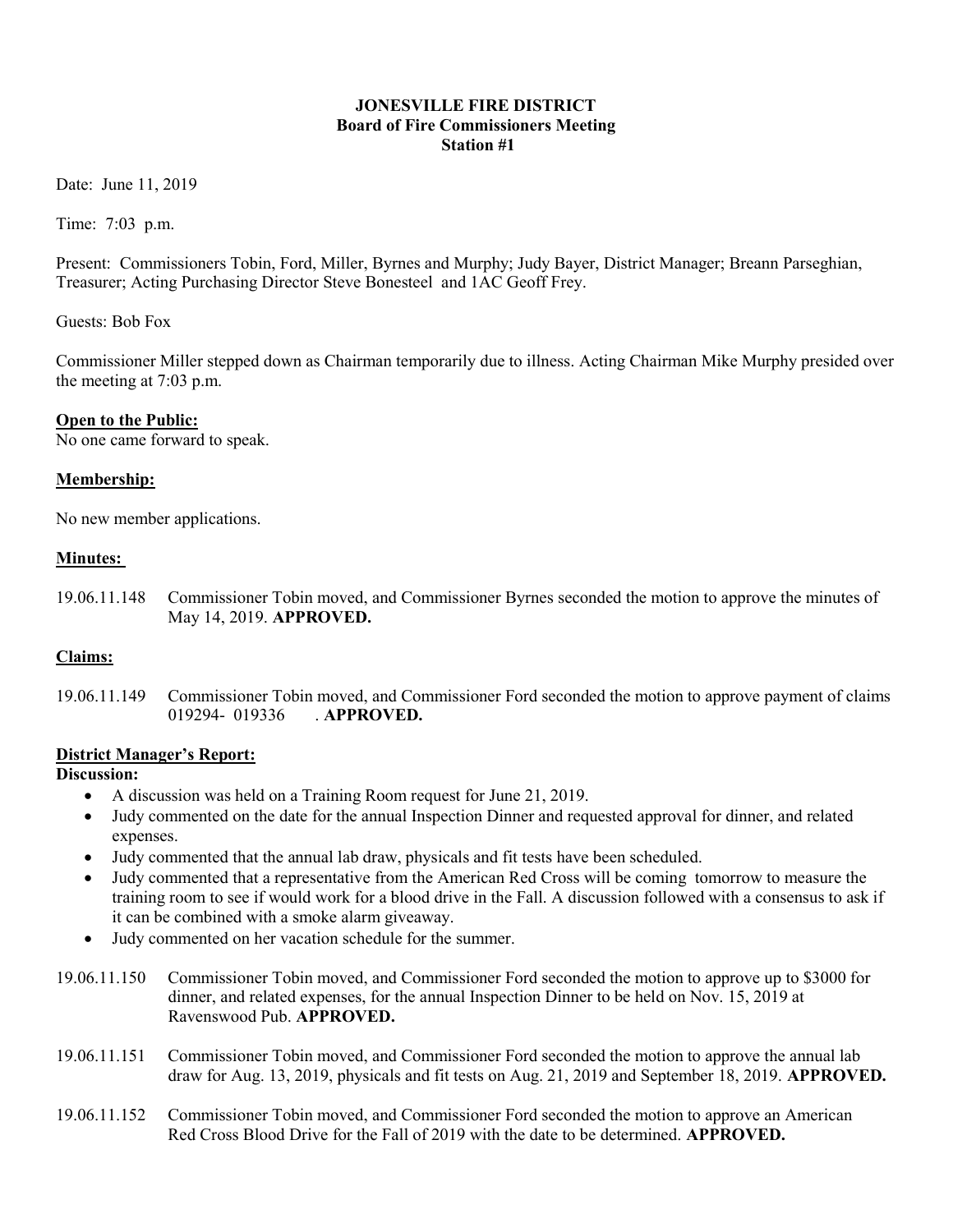- 19.06.11.153 Commissioner Tobin moved, and Commissioner Ford seconded the motion to approve the District Manager's Report. APPROVED.
- 19.06.11.154 Commissioner Tobin moved, and Commissioner Byrnes seconded the motion to enter into executive session at 7:10 p.m. to discuss matters leading to the employment of a person. APPROVED.

Bob Fox and Steve Bonesteel exit the meeting.

19.06.11.155 Commissioner Miller moved, and Commissioner Tobin seconded the motion to exit executive session at 7:19 p.m. APPROVED.

Bob Fox and Steve Bonesteel re-enter the meeting.

19.06.11.156 Commissioner Tobin moved, and Commissioner Byrnes seconded the motion to approve the hiring of Nathaniel Fort as a part time maintenance worker at the rate of \$15/hr. effective June 17, 2019. APPROVED.

Commissioner Murphy commented that upon advice of our counsel, the Board should approve appointments of an Acting Purchasing Director, Acting Deputy Treasurer and Acting Vice-Chairman.

- 19.06.11.157 Commissioner Murphy moved, and Commissioner Byrnes seconded the motion to appoint Stephen Bonesteel as Acting Purchasing Director and Acting Deputy Treasurer effective immediately and approve a salary of \$25/hr. effective June 14, 2019. APPROVED.
- 19.06.11.158 Commissioner Murphy moved, and Commissioner Ford seconded the motion to appoint Commissioner Tom Tobin as Acting Vice Chairman of the Board until Commissioner Jim Miller returns to the Chairman position. APPROVED.

#### Purchasing Director's Report:

#### Discussion:

- A discussion was held on the old interior front warning lights from Car 36 with the consensus to dispose of it via proper means at the discretion of the Acting Purchase Director.
- A discussion was held on maintaining the swale piece of land behind Station 2 with the consensus to hire the lowest bidder for the project.
- A discussion was held on renewing the PM contract with Philips for the MRx monitors with the consensus to table a decision until the next Board Meeting. S. Bonesteel with contact Philips with questions about a shorter PM contract period.
- A discussion was held on selling the Troy Bilt riding lawn mower with the consensus to offer members the chance to buy it at \$400 and if not sold, to sell it on craigslist for \$500. Judy commented that she will send members an email and if we get multiple interest, we will have a lottery.
- Steve reported that all calibration and monthly checks have been completed and the multi gas meter off of R373 is out of service and sent to MSA for repair. He further commented that the meter from E361 has been relocated to R373.
- Steve commented that he is currently servicing the mowers.
- Steve commented that the new thermal imaging cameras have been delivered and inventoried and the Chiefs notified.
- A discussion was held on the glass issue on the overhead door at Station 2 with the consensus to double check with the manufacturer about the warranty for the glass. Steve indicated to would contact the manufacturer.
- Steve requested approval for a calibration station gas, and second regulator and card reader from MES at a cost of \$646.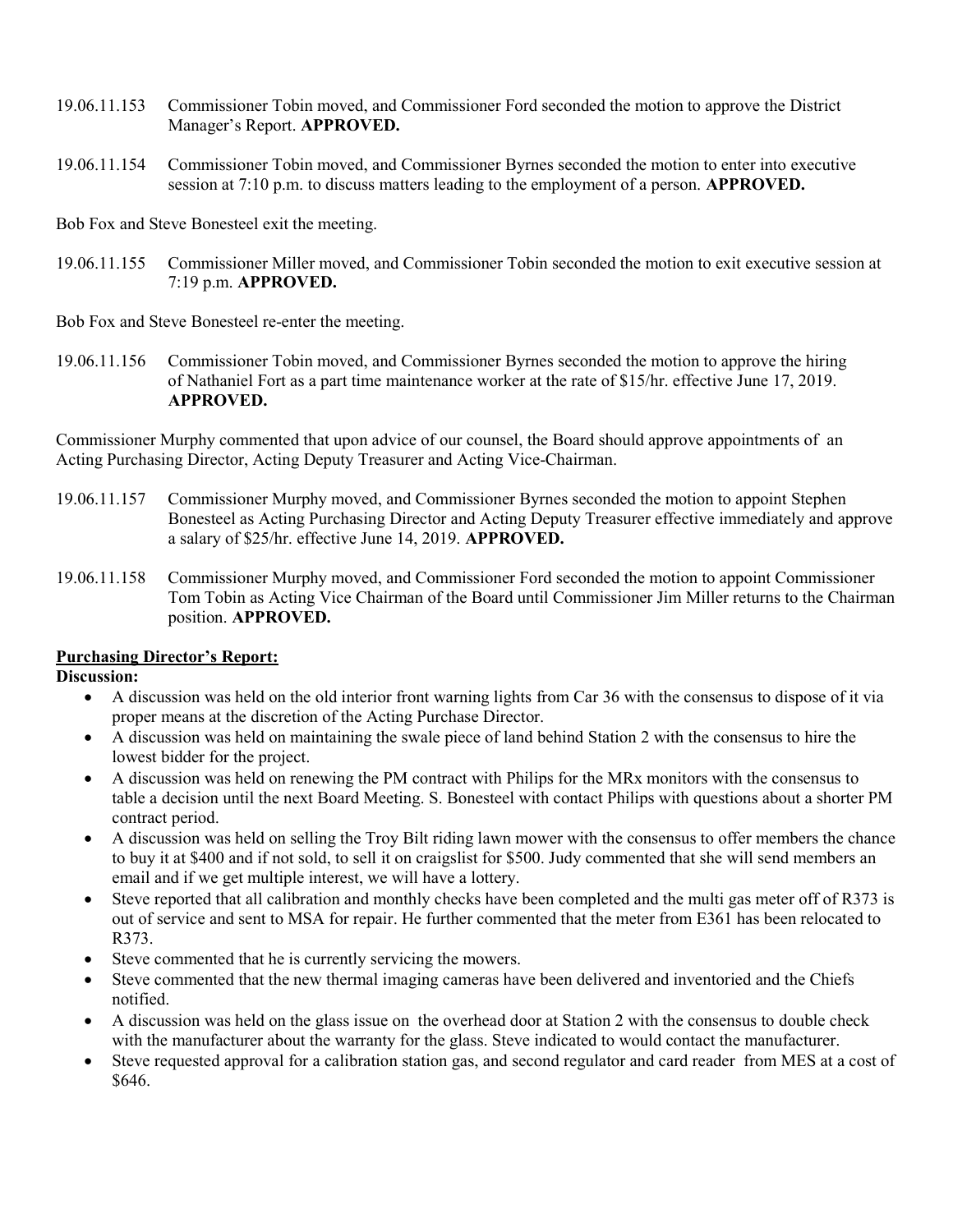- 19.06.11.159 Commissioner Miller moved, and Commissioner Tobin seconded the motion to approve the appropriate disposal of the interior front warning lights from Car 36 at the discretion of the Acting Purchase Director. APPROVED.
- 19.06.11.160 Commissioner Tobin moved, and Commissioner Miller seconded the motion to approve Malta Asphalt to repair the swale piece of land behind Station 2 at a cost of \$4000.00. APPROVED.
- 19.06.11.161 Commissioner Miller moved, and Commissioner Tobin seconded the motion to offer to members the opportunity to buy the old Troy Bilt riding mower for \$400, and if there is no interest from members to post on craigslist for \$500. APPROVED.
- 19.06.11.162 Commissioner Murphy moved, and Commissioner Tobin seconded the motion to purchase calibration station gas, regulator and card reader setup from MES at a cost of \$646.00. APPROVED.
- 19.06.11.163 Commissioner Tobin moved, and Commissioner Ford seconded the motion to accept the Purchasing Director's and Acting Purchasing Director's Report. APPROVED.

# Chief's Report:

## Discussion:

- A discussion was held on the various training requests, and participation of apparatus and crew at Burnt Hills FD Wet Down and First Responder Week at the Smile Lodge.
- A discussion was held on placing a mobile radio in the old Chief's vehicle (new M367) with the consensus for Steve to get a price on a new mobile radio for Car 36.
- Commissioner Miller asked 1AC Frey to see if the JVFC would purchase appreciation plaques for the RLFD for providing standby during our 100<sup>th</sup> Anniversary Celebration on May 18<sup>th</sup>. 1AC Frey indicated he would do so.
- Commissioner Ford inquired about the extra challenge coins and Judy commented that she would reach out to A. Price.
- Commissioner Miller commented that perhaps we should change the time when food was served at drills to avoid eating too late. A brief discussion followed.
- 19.06.11.164 Commissioner Miller moved, and Commissioner Tobin seconded the motion to accept the Chief's Report. APPROVED.

## Committee Reports:

## Apparatus:

A discussion was held on the possible sale of 2008 Chevrolet with the consensus to sell the vehicle "as is" to Hobart and William Smith Colleges for \$4000.00.

19.06.11.165 Commissioner Tobin moved, and Commissioner Murphy seconded the motion to sell the 2008 Chevrolet Tahoe to Hobart and William Smith Colleges for \$4000.00 in "as is" condition. APPROVED.

## Audit/Budget/Insurance:

No Report

## Building and Grounds:

- Commissioner Byrnes commented that the pear tree behind Station 1 is dying and recommends that it be cut down.
- Commissioner Miller commented that K. Lynch supplied the labor for the stone installation around the memorial statue at Station 1, and he would like to see a low wall installed and some flowering bushes. A discussion followed with the consensus for Commissioner Byrnes and Steve Bonesteel to coordinate. Commissioner Miller asked 1AC Frey to ask the JVFC to consider a gift card for K. Lynch's generosity.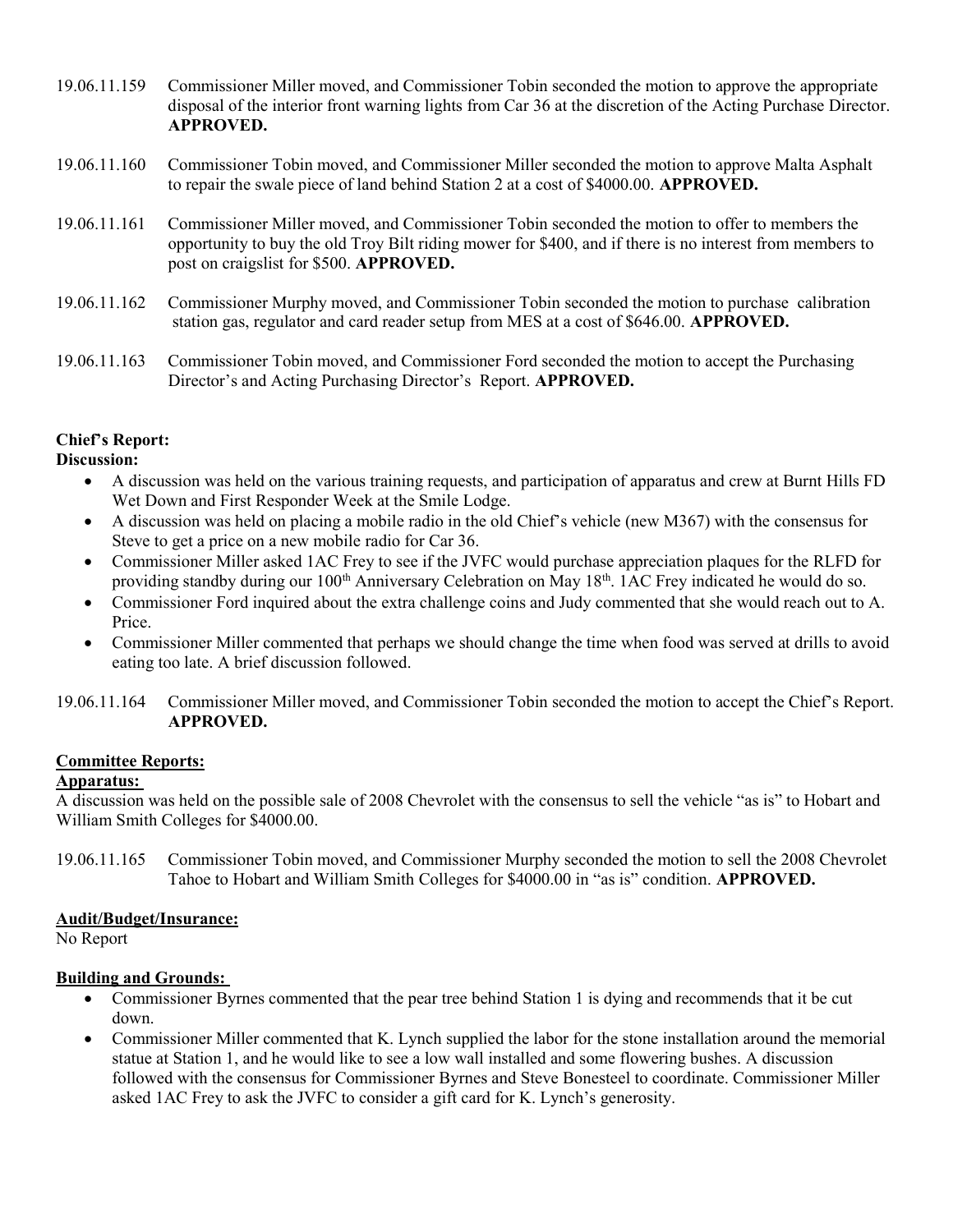- A comment was made that the repair to the front pad at Station 2 is behind schedule as inclement weather has put Malta Asphalt a little behind.
- A discussion was held on replacing the gas stove in the kitchen at Station 1 with the consensus for Steve to provide quotes at the next meeting or if an appropriately priced stove is found under the spending approval limits, to purchase it. Judy volunteered to help Steve with the selection.
- Steve commented that he is looking for pavers to replace the cracked ones along the walk area in front of Station 2.

#### Capital:

No Report

## Equipment:

No Report

## Personnel:

Steve commented that he will supply the work schedules for himself, Kevin and Nate the Board as well as post them on "Iamresponding" to show when they are "on duty". Steve further commented that Mike Dittmer will be placed on the schedule on an "as needed" basis.

Commissioner Miller commented that it was his opinion that weekly checklists should be done on the iPads. A discussion followed.

## Policy & Procedures:

No Report

## Treasurer's Report:

Discussion:

- Breann requested a transfer of \$475 from account line A430 to A650 for audit expenses.
- Discussion was held on the recent annual audit with Breann commenting that there were only minor changes and that it was considered a "clean" audit.
- Breann commented that Fiscal Advisors requested a copy of the audit and they were fine with a draft copy. A discussion followed with the consensus to provide them with a draft copy.
- Breann reported that she coordinated with Chief Champagne and 2AC B. Dell'Anno and has scheduled the live webinar Sexual Harassment Training for Wednesday, Oct. 2, 2019 and further commented that there will be separate webinar for those who can't make the live webinar training. Judy commented that she would put the date in the Jottings and Commissioner Murphy commented that we should test the connection prior to Oct.  $2<sup>nd</sup>$ . A discussion was held on whether to accept sexual harassment training taken elsewhere.
- A discussion was held on who wanted to be part of the budget process. Commissioner Miller volunteered and commented that he will be available prior to July 15, 2019.
- Breann commented on the Recruitment and Retention grant that we were recently awarded and asked the Board if they were in favor of tweaking the grant narrative to include the purchase of a fire extinguisher tool. A discussion followed with the consensus to submit a request to change to the grant award to include a fire extinguisher tool.
- 19.06.11.166 Commissioner Tobin moved, and Commissioner Byrnes seconded the motion to approve the transfer of \$475.00 from A430 to A650 in the 2019 budget. **APPROVED.**
- 19.06.11.167 Commissioner Miller moved, and Commissioner Ford seconded the motion to accept the Treasurer's Report. APPROVED.

## OLD BUSINESS:

None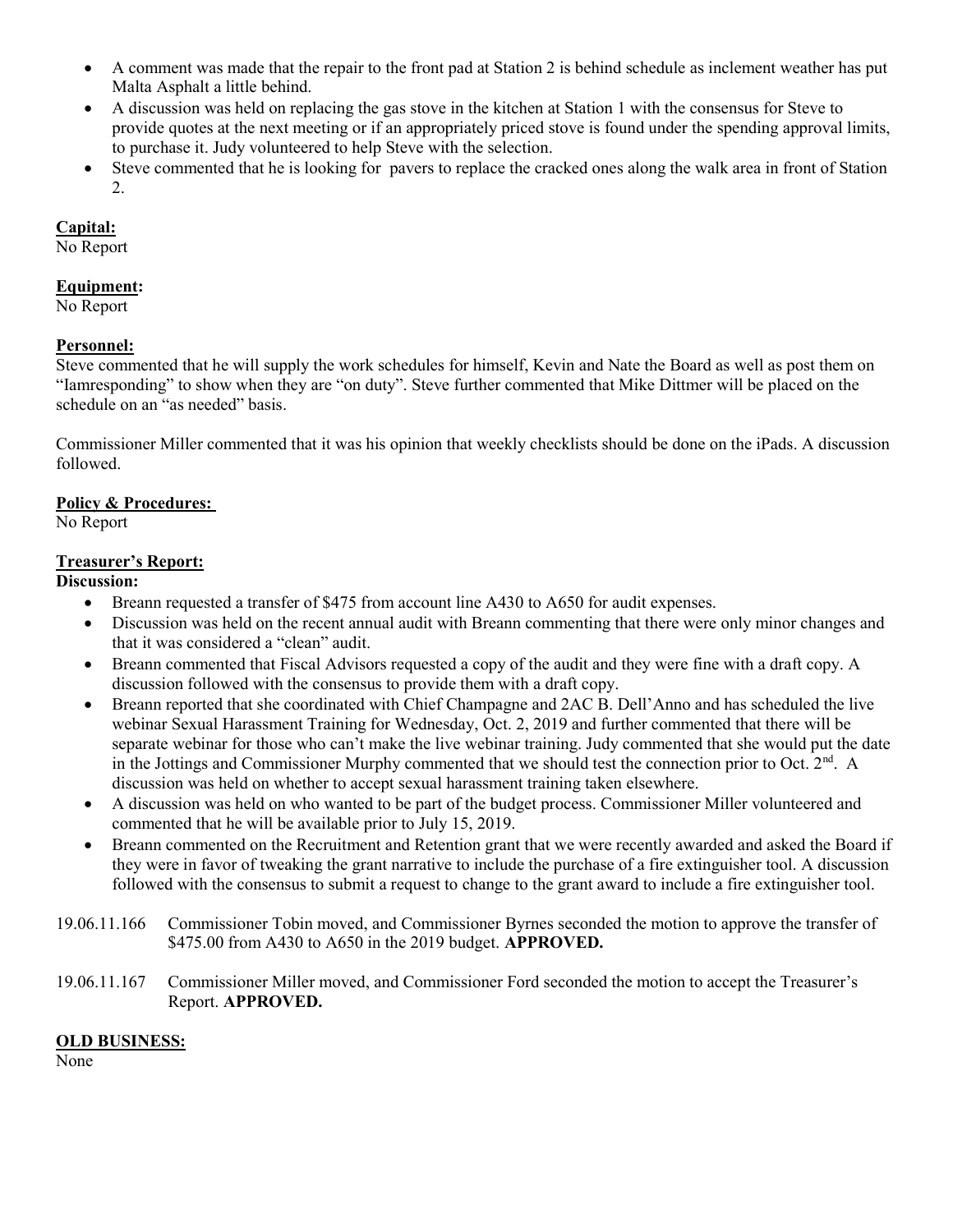## NEW BUSINESS:

Commissioner Murphy asked the Board to consider adding a combi tool to the ETA362. A discussion followed.

Commissioner Murphy moved, and Commissioner Ford seconded the motion to adjourn the meeting at 8:54 p.m. APPROVED.

Next meeting: Board Meeting July 9, 2019 7:00 p.m. Station 1

Note: All motions unanimously passed unless otherwise noted.

Respectfully submitted,

Judith S. Bayer

District Manager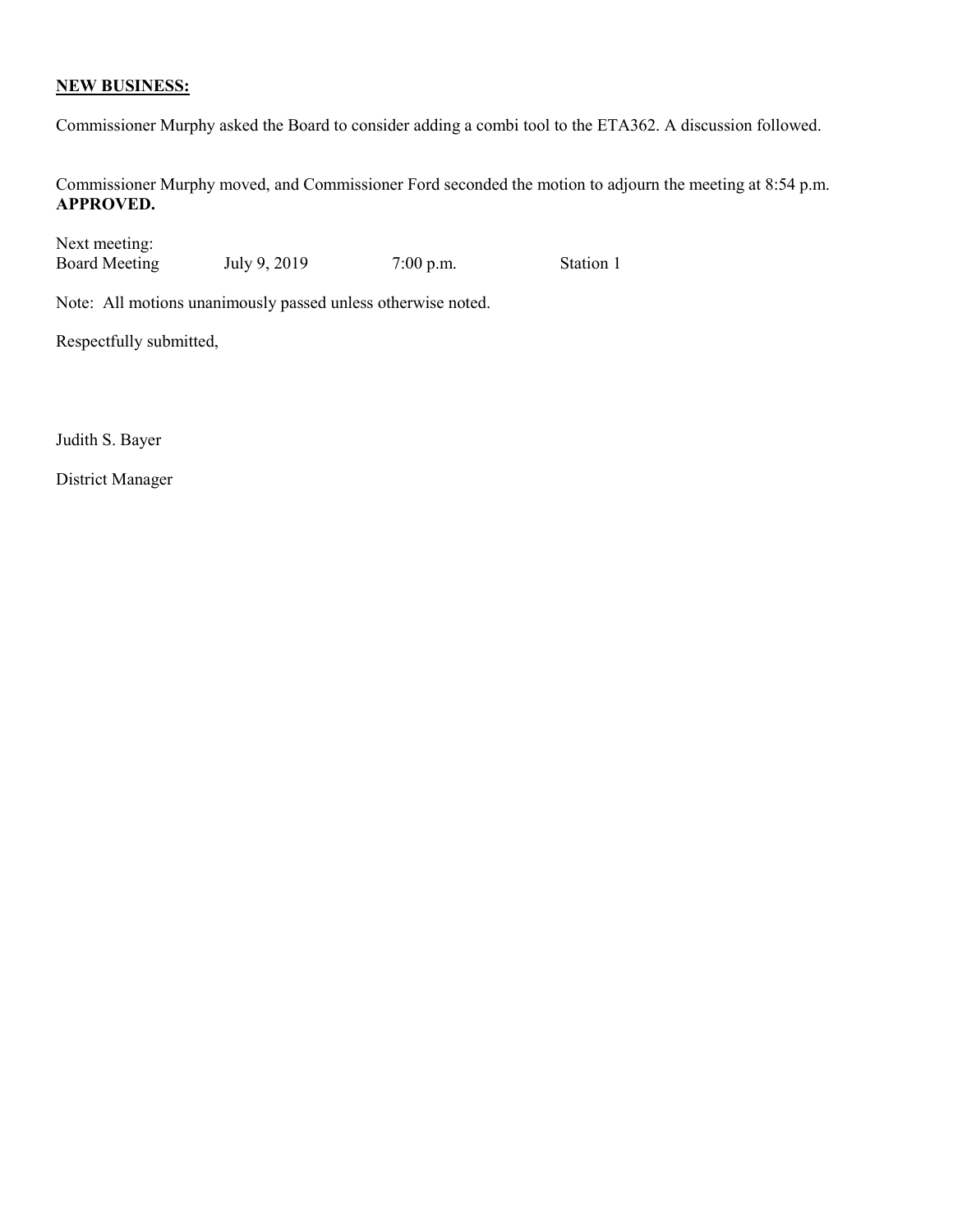## District Manager REPORT:

Previously distributed May 14, 2019 Board Meeting minutes

## Correspondence Received:

1. 05-17-2019: \$200 check received from Tiburon Endurance Sports for donation thank you for FP traffic control for 5K race. Check turned over to the JVFC for memorial scholarship fund.

## Correspondence Sent:

- 1. 05-17-2019: get well card sent to B. Czub .
- 2. 5-22-2019: sympathy card sent to A. Hunsinger on the loss of his mother.
- 3. 5-23-2019: sympathy card sent to E. Tremblay on the loss of his mother.
- 4. 5-31-2019 sympathy card sent to M. McAvoy on the loss of his brother
- 5. 6-3-2019- get well card sent to B. Adams.
- 6.  $6-5-2019$  get well card sent to J. Miller.
- 7. 6-7-2019: W-9 and invoice for sale of 2008 Chevrolet Tahoe sent to HWS Colleges.

# Buildings & Grounds:

1. Dan Sisto (retired state trooper) would like to use the Training Room for his son's basketball banquet on June 21<sup>st</sup>. Needs a sponsor.

## Miscellaneous:

- 1. Request approval to hold Annual Officer Inspection Dinner at Ravenswood Pub on Nov. 15, 2019 to include dinner, bar tab and Officer gifts at cost not to exceed \$3000.
- 2. FYI -Annual Physicals and Fit Tests scheduled for Aug. 21<sup>st</sup> and Sept. 18<sup>th</sup> and blood draw on Aug.  $13^{\text{th}}$  .
- 3. Red Cross blood drive request for fall  $2019 a$  rep is coming on June  $12<sup>th</sup>$  to see if the room would work for them.
- 4. FYI Summer Vacation schedule –July 3-11. August. 5-7.

## End of District Manager's Report.

# TREASURER'S REPORT:

Submitted for the June 11, 2019 Meeting

## Financial:

- 1. Request to transfer \$475 to Audit Fees.
- 2. Audit update.
- 3. Sexual Harassment training update.
- 4. Grant update.
- 5. Budget preparation for 2020.
- 6. Petty cash reconciliation.

# End of Treasurer's Report.

# Purchasing Director Report (B. Adams)

# Informational/Discussion

1. work orders submitted over last month, all completed